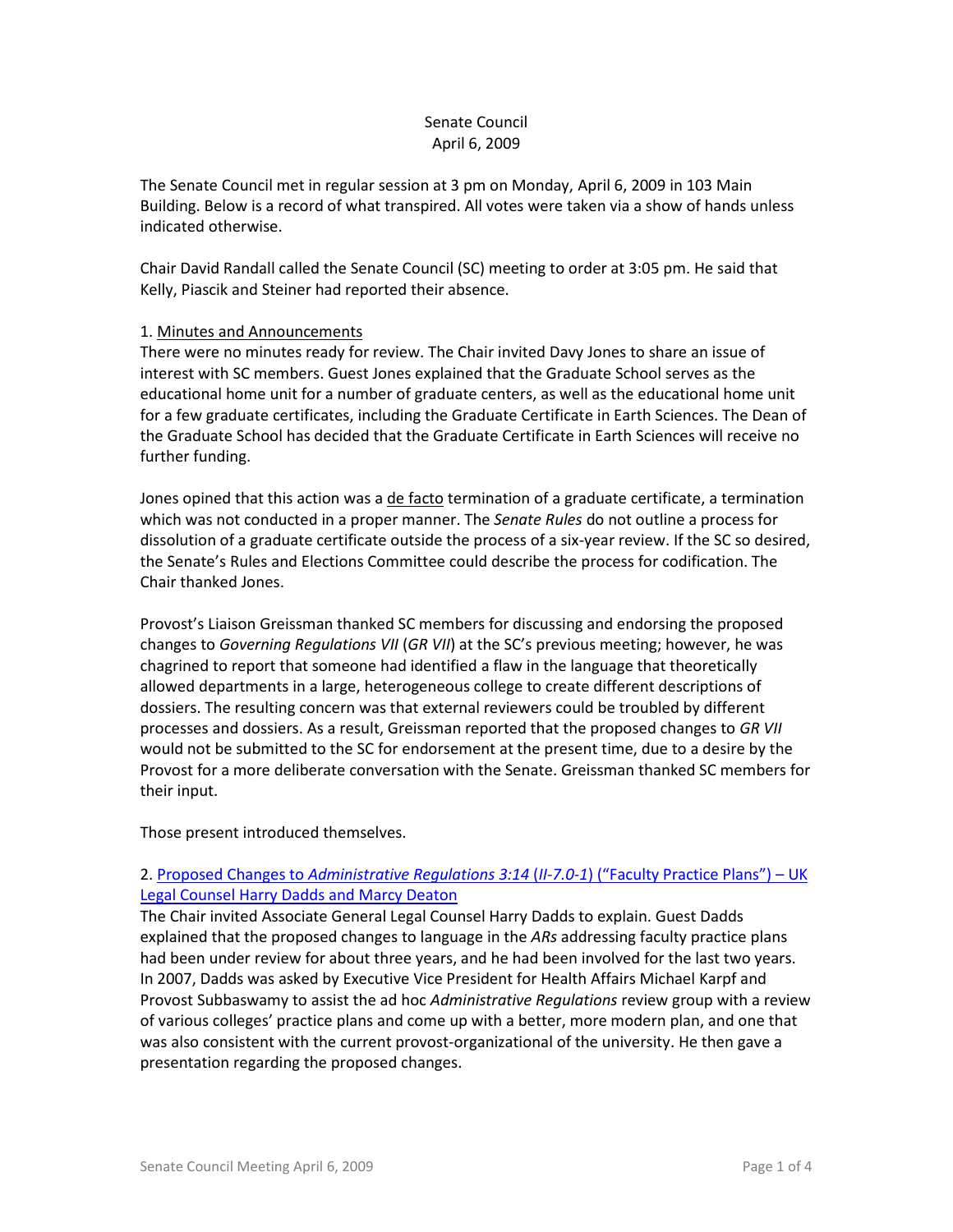After the presentation, Dadds and Associate Legal Counsel Marcy Deaton were asked a variety of questions by SC members. Below are a few of the answers.

- The proposed changes to the *ARs* give colleges wide latitude (within specific parameters) to customize the plans, via "Addenda," which are and will be specific to each college.
- There will be conflict of interest questions in the practice plan, asking about service on boards of directors, service as expert an witness, etc.
- All the variables required for an NIH disclosure are included in the practice plan faculty will not have to input the same information into multiple forms.
- It is within reason that a similar AR will be created for non-healthcare colleges.
- College addenda will be approved by college faculty committees, made up of elected faculty and the dean as an ex officio, in accordance with college nuances. In some cases, college bodies that currently perform similar efforts will also be included.

After additional discussion, Wood commented that her knowledge of the current policy and proposed language was not such that she felt comfortable endorsing the proposed changes. She thought that it should go to the Senate for discussion and input.

Ultimately, Jensen **moved** to place the proposed changes to *Administrative Regulations 3:14* (formerly *II-7.0-1*) on the Senate agenda. Swanson **seconded**. A **vote** was taken and the motion **passed** with none opposed.

Chappell opined that the presentation to the Senate take the form of a brief introduction of the major points, to help senators better understand the proposal as a whole. After additional comments, the Chair summarized general consensus – the proposed changes to *AR 3:14* (*II-7.0- 1*) would be presented to the Senate as an informational item, with the opportunity for discussion, only.

# 3. [Ethics Committee Ruling on Faculty Textbooks and Royalties](http://www.uky.edu/USC/New/files/Textbook%20ethics%20statement%2002%2009_Complete.pdf)

Greissman explained that the recent ruling by the Ethics Committee meant that it was perfectly acceptable for a faculty member to accept royalties received as a result of textbook use in the faculty member's class as a result of a departmental decision (as opposed to a decision made solely by the faculty member). Greissman said that the Provost hoped for a codification of the ruling because of a perception of a conflict of interest. In no way did the ruling effect royalties received from other sales.

Citing a possible conflict of interest, the Chair asked Vice Chair Aken to take over responsibility for the duration of the discussion. SC members then engaged in a lively discussion of the matter. It was clear that the Provost intended to use the Ethics Committee ruling as a basis for a future policy, but that the Provost wanted input from the SC beforehand.

SC members also discussed if the policy would be mandatory ("may" vs "must") and discussed where a faculty member's royalties (stemming from the faculty member's decision to use the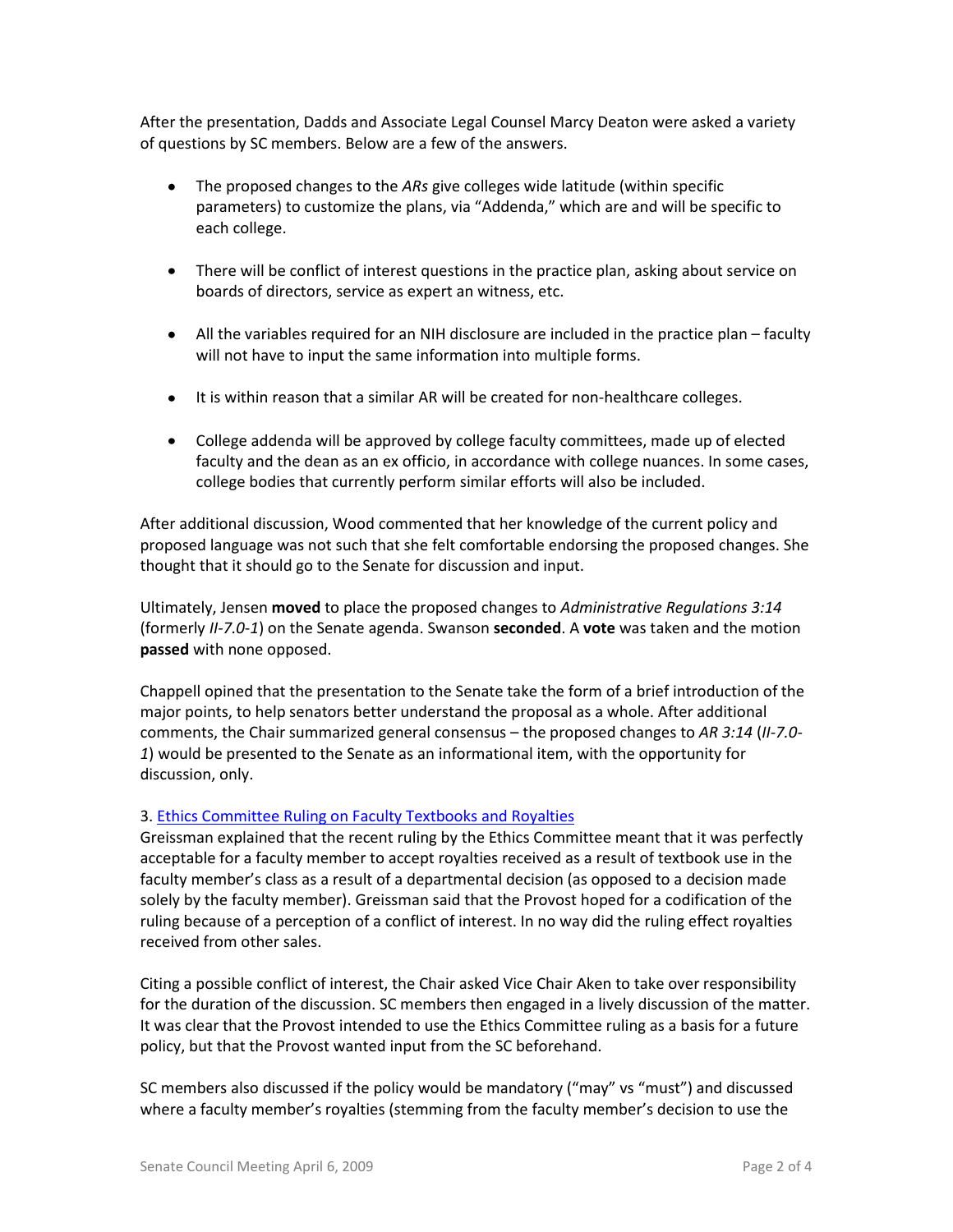textbook in his or her class) could be donated – Greissman said the default could be UK's scholarship fund, but he anticipated that the as-yet-undrafted policy language would leave it at a requirement that the royalties received (by a faculty member by virtue of the faculty member's decision to use the textbook in his or her class) be surrendered.

A few SC members were concerned that if the problem was also a perception of a conflict of interest, any new policy should also address the tax deduction that could be claimed for donating the portion of royalties, etc. Wood wondered if requiring the "donation" would no longer make it voluntary and would therefore not be tax deductible.

After additional brief discussion, Chair Aken surmised that the most effective plan of action would be to request that Greissman bring some draft language for the SC to review; until that time, no action would be taken.

Chair Randall indicated that he was comfortable with regaining the chairship.

The Chair indicated that in the interests of time, he would skip agenda item number eight.

#### 7. Continuing Discussion on SGA Dead Week Proposal

Guest Joe Quinn explained that the comments received during the last meeting were incorporated into the section on final exams and lecture/lab courses. He added that a new section G was incorporated to address concerns that the revisions might be interpreted as preventing the teaching of material, new or otherwise, during Dead Week.

Greissman noted that Wood, who had stepped out briefly, asked him to let SC members know that she thought the revised language to be perfectly acceptable. The Chair asked if Steiner had looked over the revised language, and Quinn replied that he had emailed it to Steiner, but had not yet heard back from him. In response to another question from the Chair, Quinn replied that the new section G. was created, in part, to allay concerns that the revised language would decrease academic instruction during Dead Week.

Anderson explained that in her course, she assigned a paper that was due prior to Dead Week; students were then required to present their paper during a subsequent class period, which often falls during Dead Week. Jensen opined that under G, class participation grades were allowed – if the presentation was not formal, and did not require a lot of preparation, then basically the requirement of presenting the paper meant the student merely was coming to class prepared. The content had been finished earlier and turned in. Jensen added that there would always be times when faculty members have to decide if something is participation or assessment. Guest Kara Sutton said that if the paper grade were combined with that of the presentation, it would not be conflict with the proposed revised language. Chappell and Yanarella expressed some concern with the proposed new language.

Sutton and Quinn departed.

The Chair noted that it was imperative that the degree lists and tentative Senate agenda be approved prior to the meeting's end. There was brief discussion about the degree lists.